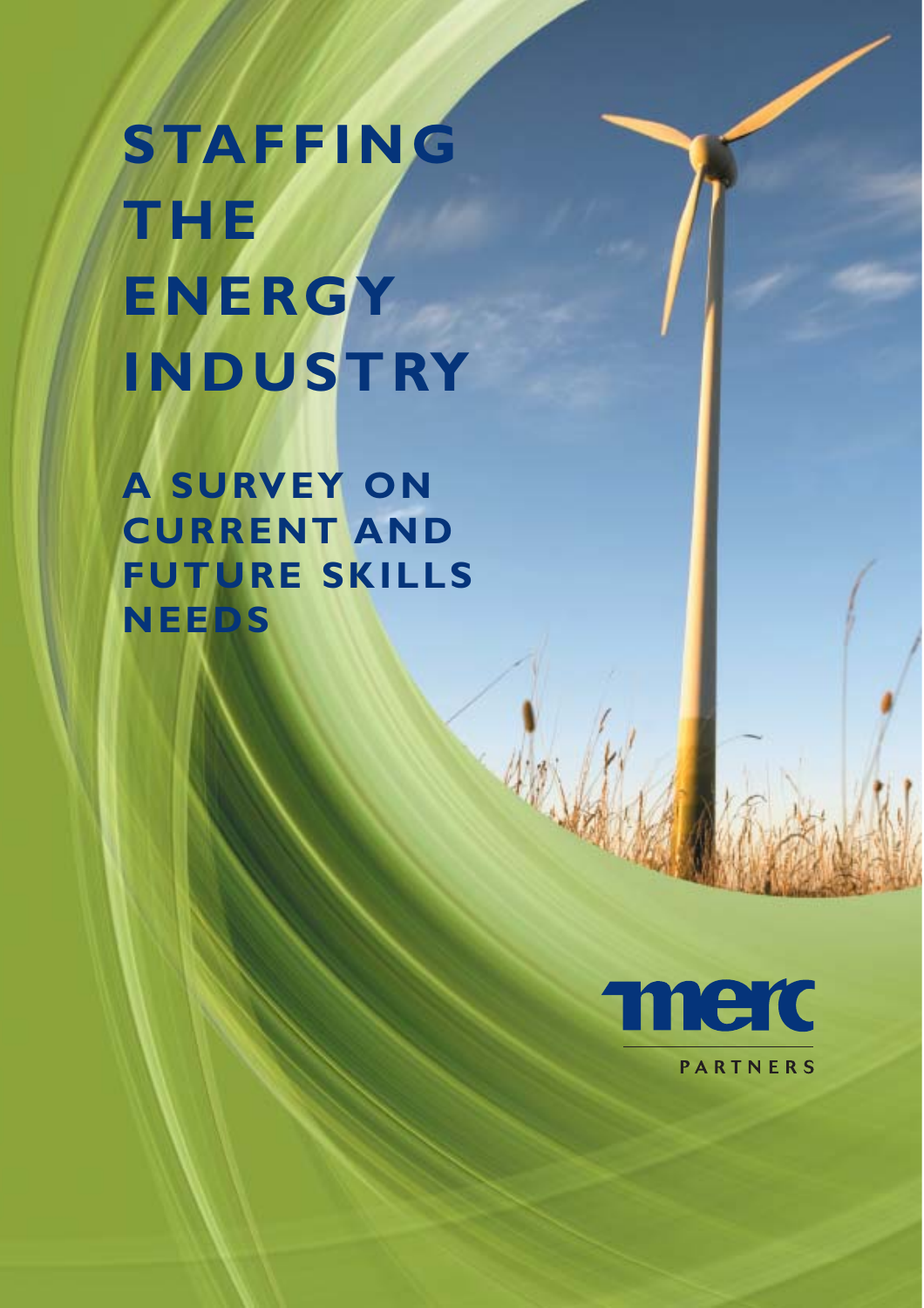*Highly skilled and educated graduates, particularly in engineering and science, are critical for Ireland to deliver on its ambitious energy targets.There is compelling evidence suggesting that we are beginning to fall behind the EU average and other countries with whom we compete, in our ability to draw students to these professions. For Ireland to attract foreign direct investment and for us to move up the value chain we need ongoing focused programmes at both primary and secondary levels to ensure an adequate supply of engineering graduates into the future.*

John Power, Director General, Engineers Ireland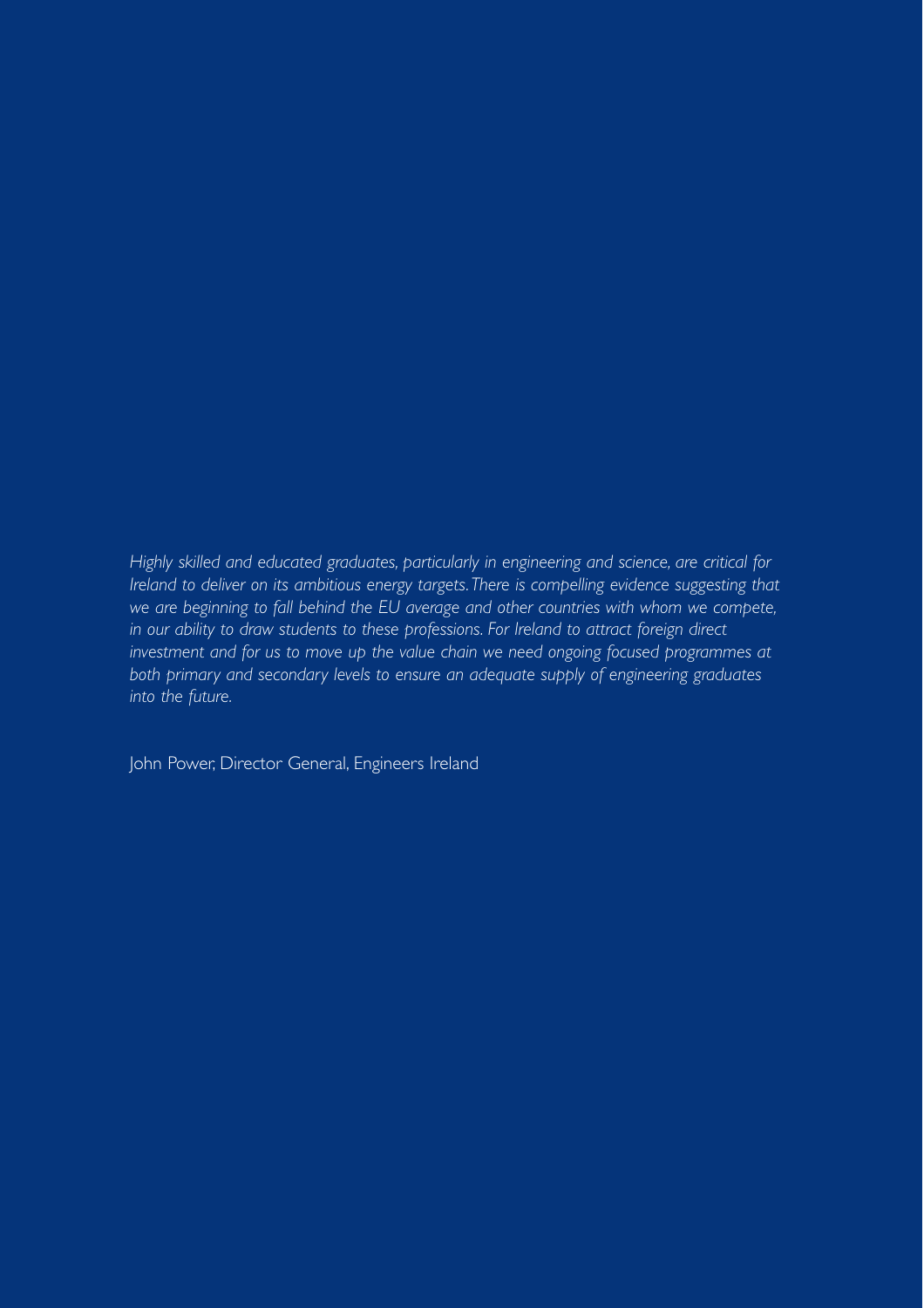**STAFFING THE ENERGY INDUSTRY**

**A SURVEY ON CURRENT AND FUTURE SKILLS NEEDS**

**JANUARY 2009**

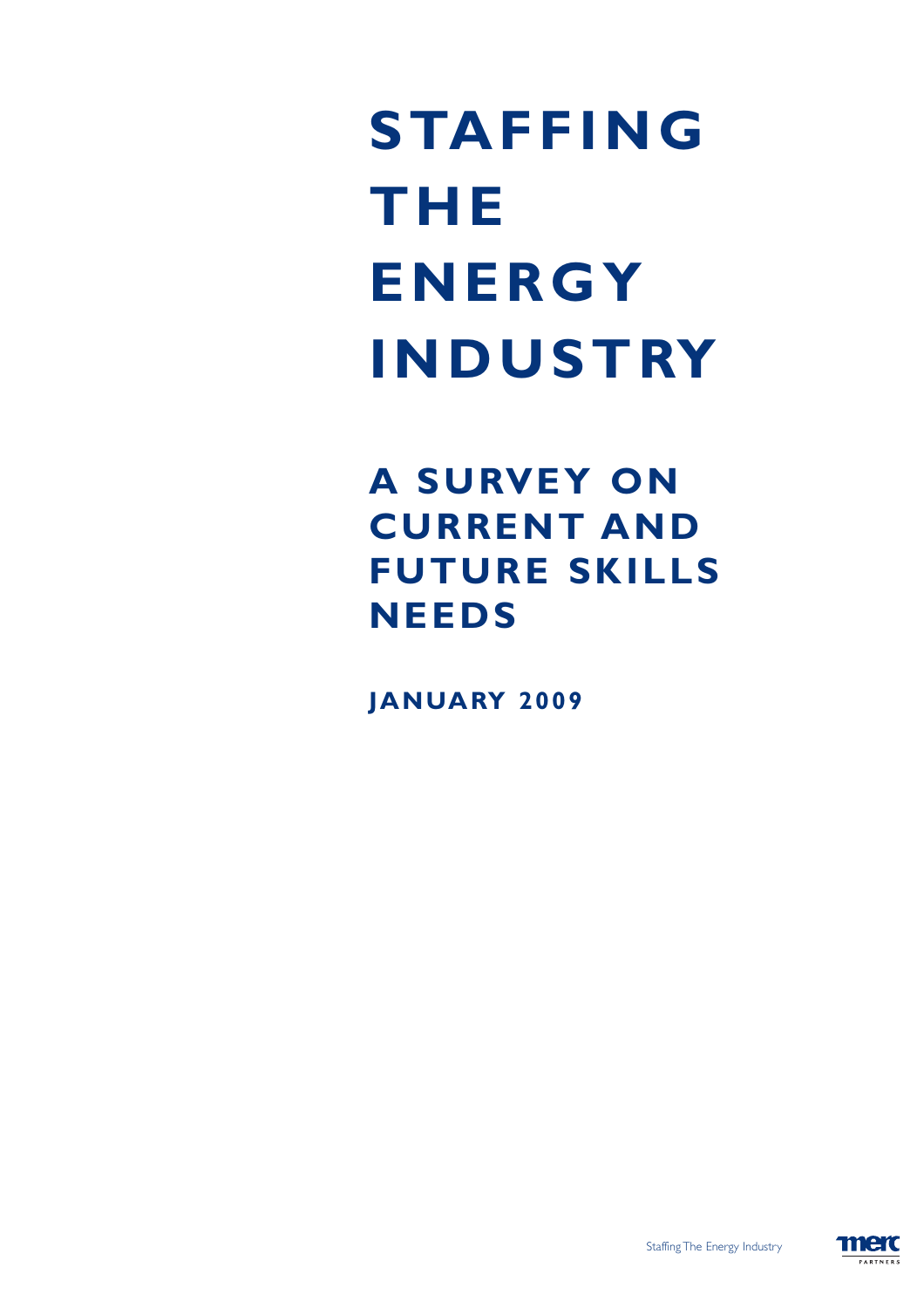#### **CONTENTS Page**

| <b>Executive Summary</b>        | 5              |
|---------------------------------|----------------|
| Introduction                    | 6              |
| International Dimension         | 6              |
| The Irish Dimension             | 7              |
| <b>Survey Population</b>        | 8              |
| <b>Current Availability</b>     | $\overline{0}$ |
| Remuneration and Benefits       | 2              |
| Retention of Staff              | 4              |
| <b>Employer Branding</b>        | 4              |
| Training and Development        | 16             |
| The Sourcing of Talent          | 7              |
| Relationships with Universities | 8              |
| Image of the Energy Industry    | 18             |
| <b>Political Dimension</b>      | 20             |

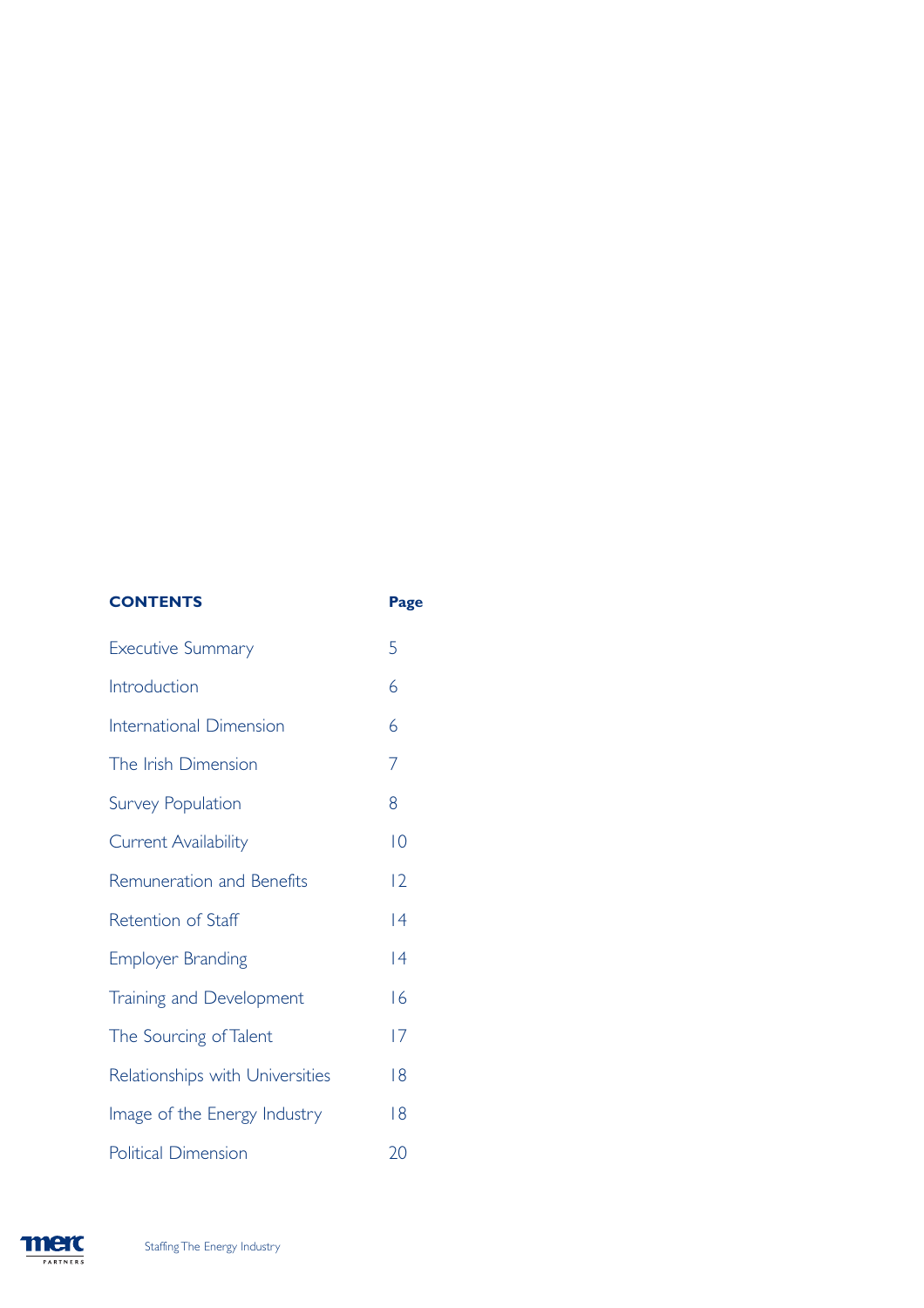### **Executive Summary**

• Talent is in short supply to meet the increasing demands of the energy sector.The shortage of skills will increase cost and cause slippage in the delivery of projects. Companies should now be developing human resources strategies which will ensure that the right talent is in place to deliver future business objectives.

• To date in Ireland the supply of technically qualified people has generally met demand and a lack of skills has not hampered the growth of the energy sector.The international situation is different in that the survey suggests that engineers are in short supply in Europe and in the Far East.

• At home, demand, especially for electrical engineers, will outstrip supply as the output of suitably qualified people decreases and some graduates are attracted to overseas opportunities.The fall-off in the numbers of electrical engineering graduates from some of our major universities will hamper growth.

• The industry acknowledges that as it invests, demand will increase for engineers and scientists. Skills, experience and understanding will need to be developed in areas such as commercial management, financial engineering, mergers and acquisitions, the evolving carbon market and the green agenda. Demand will be strongest for electrical engineers, computer scientists and commodity traders. Skills in project management and stakeholder management will need to be developed.

• The green agenda will provide business opportunity worldwide. The move towards carbon neutral energy, renewables, new fuels and raw materials for generating energy will create openings. Export opportunities will arise for engineers and scientists to sell their know-how and consulting skills overseas in developing markets.

• Stronger ties will need to be developed with the universities and institutes of technology.The creation of a Department of Energy Engineering at University College Cork and the appointment of a professor to this department is a positive move.The survey suggests that stronger relationships need to be developed between the industry and educational institutions in influencing future curriculum content and the output of suitably qualified graduates.

• Although the energy industry itself has very mixed views on how it is perceived by the public at large, in terms of career opportunity, graduates in general have a very positive view of the sector and place it high in order of career preference.

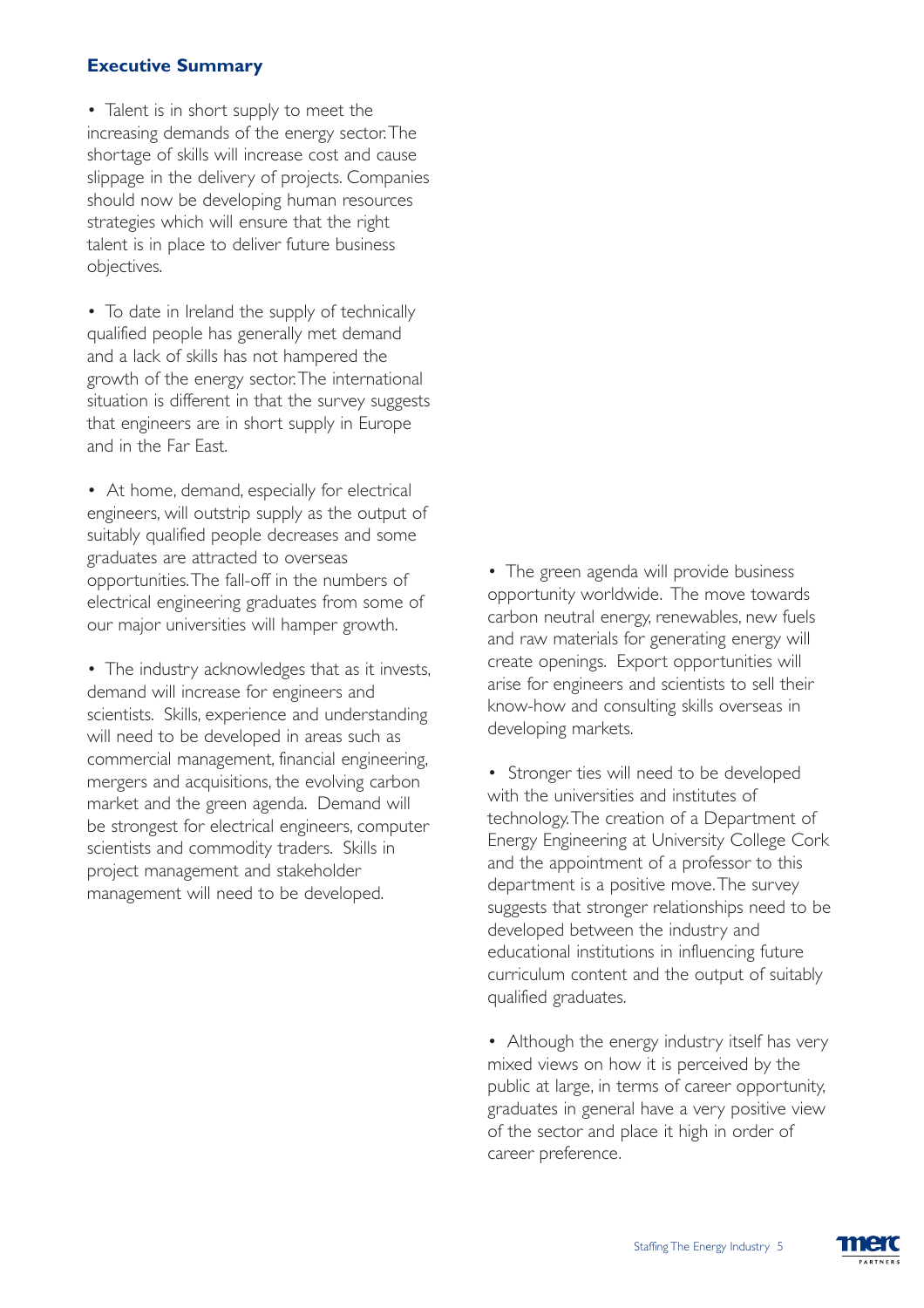# **INTRODUCTION**

Climate change, the green agenda, cooperation by governments worldwide to reduce greenhouse gas emissions and the phenomenal economic growth in Asia have created an unprecedented interest in energy. With the focus on alternative green energy and the huge investment in this sector, the question arises – is one of the major barriers to growth going to be a shortage of qualified people? MERC Partners recently undertook a survey to build a clearer picture of the energy sector and the challenges it will face on human resources and talent management in the coming years.The report is set out below.

## **International Dimension**

Japan is running out of engineers. Like Ireland, the number of school leavers entering engineering and technology related fields is reducing. To improve matters, industry has conducted advertising campaigns intended to make engineering look sexy and cool and, uncommon historically in Japan, companies are importing foreign engineers or exporting the work to where the engineers are, in countries such as India.

China graduates about 400,000 engineers every year and is slowly but surely taking over Japan's position as Asia's greatest economic power.

Japan's biggest problem, not unlike Ireland, may be the effects of affluence. Products of a wealthy society, young people are unfamiliar with recession downturns or the hardships suffered by their parents and grandparents, post World War II.They do not see the point

in pursuing tougher courses in mathematics, engineering and the sciences, when they can have an easier life in college with more fun and social activity. School leavers are now choosing courses in economics, commerce, the arts and law with a view to pursuing better paid jobs in banking, finance and the professional services sectors.

Right across Europe, companies are finding it hard to recruit skilled engineers and technologists. So what is happening in the various countries? The answer is a series of far-sighted measures from awareness programmes at primary and secondary level schools to creating campus companies in universities and technical colleges. Siemens provides kindergartens with a discovery box containing experiments for three to six year olds, ranging from electricity to the environment and water. Other business organisations are collaborating with universities in funding campus companies involved in research and development and in commercialising innovations. The German association of engineers estimates that there are 95,000 vacant posts for engineers, up from 18,000 just three years ago. This is due to the surge in demand but also to the fall-off in students taking technical degrees.

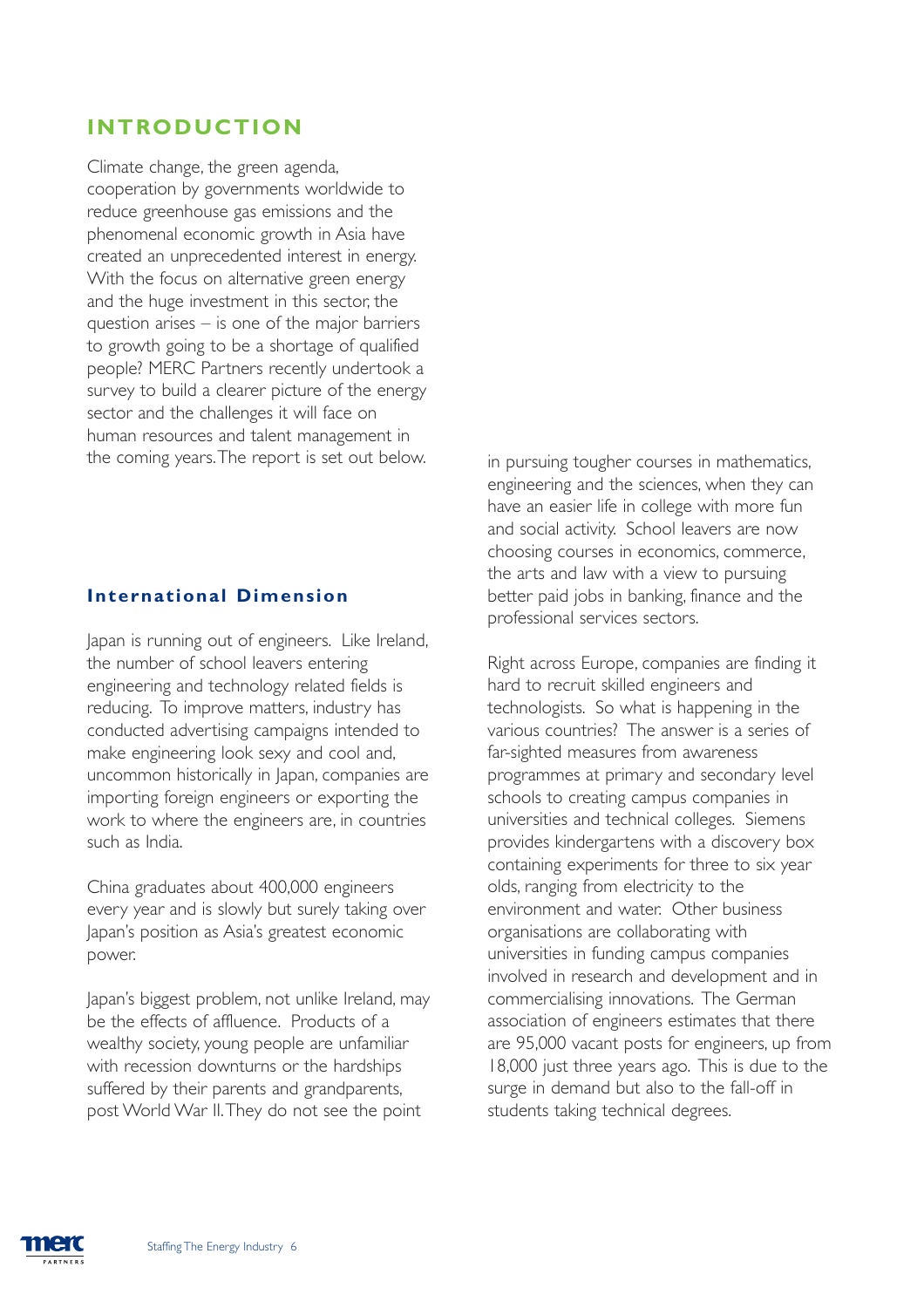# **The Irish Dimension**

School leavers continue to pursue careers in greater numbers in areas other than engineering and the sciences. The perception is that there is more money in other professions and this combined with the shorter hours and better social life in college means that universities are struggling to fill places in engineering and the sciences. A spokesperson for Engineers Ireland, in highlighting the rewarding and diverse possibilities associated with a career in engineering, recently stated "it is worrying that colleges are having difficulty filling engineering places despite a record increase in CAO offers. Despite the current downturn, we will see notable job opportunities in pharmaceuticals, medical devices, environmental engineering as well as a demand for process and project engineers. But if we don't get more engineers, the Green Agenda, for example, will take longer to implement".

The overall number of engineering students in Irish universities in 2007 was 11,758, down from 12,299 in 2006 and 12,711 in 2005.

#### Decrease in numbers of students taking engineering %



A positive trend is that the number of females taking engineering in the last decade has increased from 16% of total in 1997 to 23% of total in 2007.

Another interesting statistic is that in 1993 a total of 3,929 engineers graduated in Ireland whilst in 2004, the figure was 3,780, a decrease of 4%. In 1993, 7144 commerce and law students graduated. In 2004 the figure was 14,525, an increase of 103% !

#### Graduate Number Trends 1993 - 2004



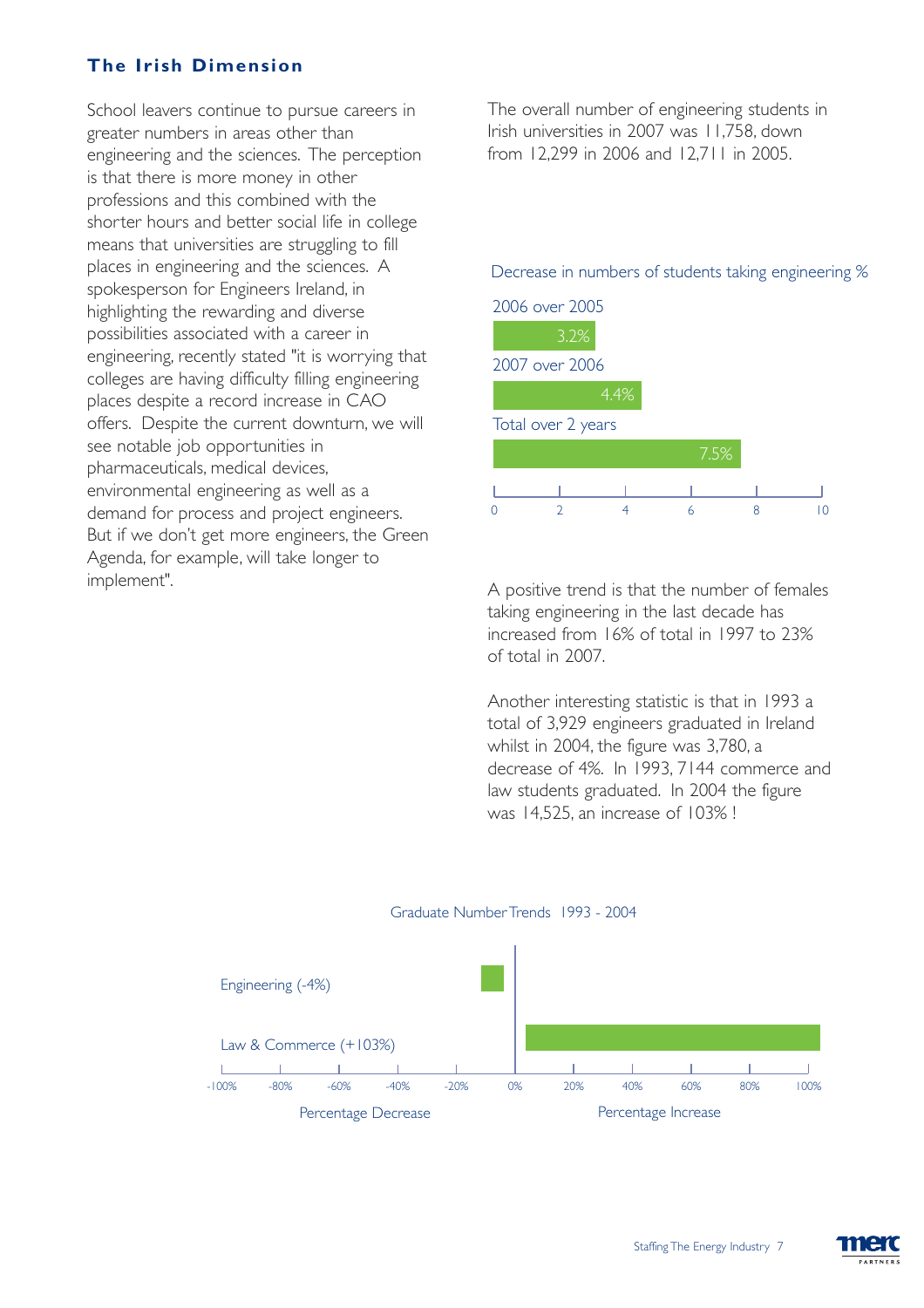# **Survey Population**

Survey participants represent a cross section of publicly quoted, private and state sponsored bodies.

The status and ownership of the companies are listed below.



## **Numbers Employed by Par ticipating Companies**



### **Representation by Business Sectors**

A number of the companies surveyed are involved in more than one area of the energy business, with representation as follows:



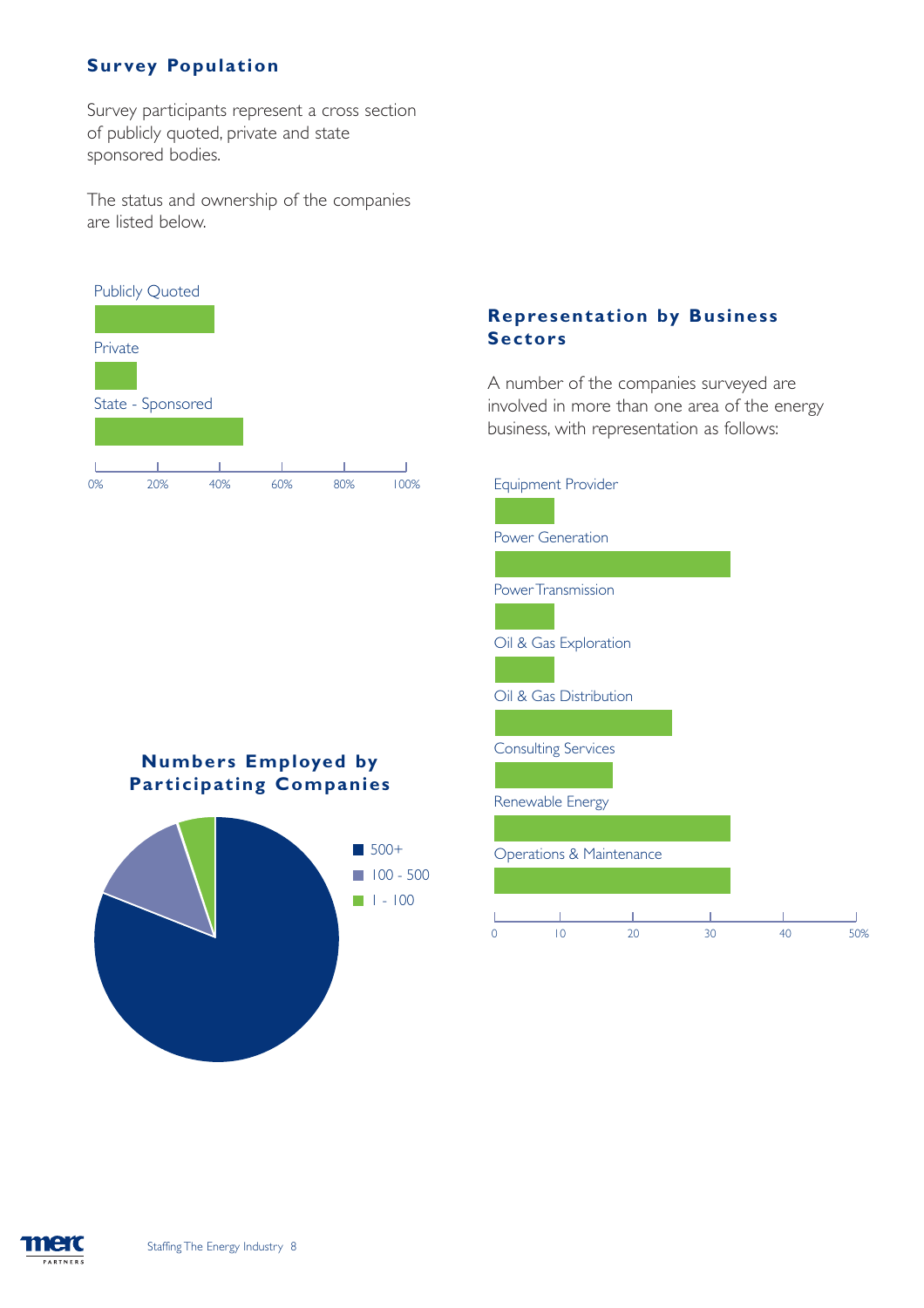

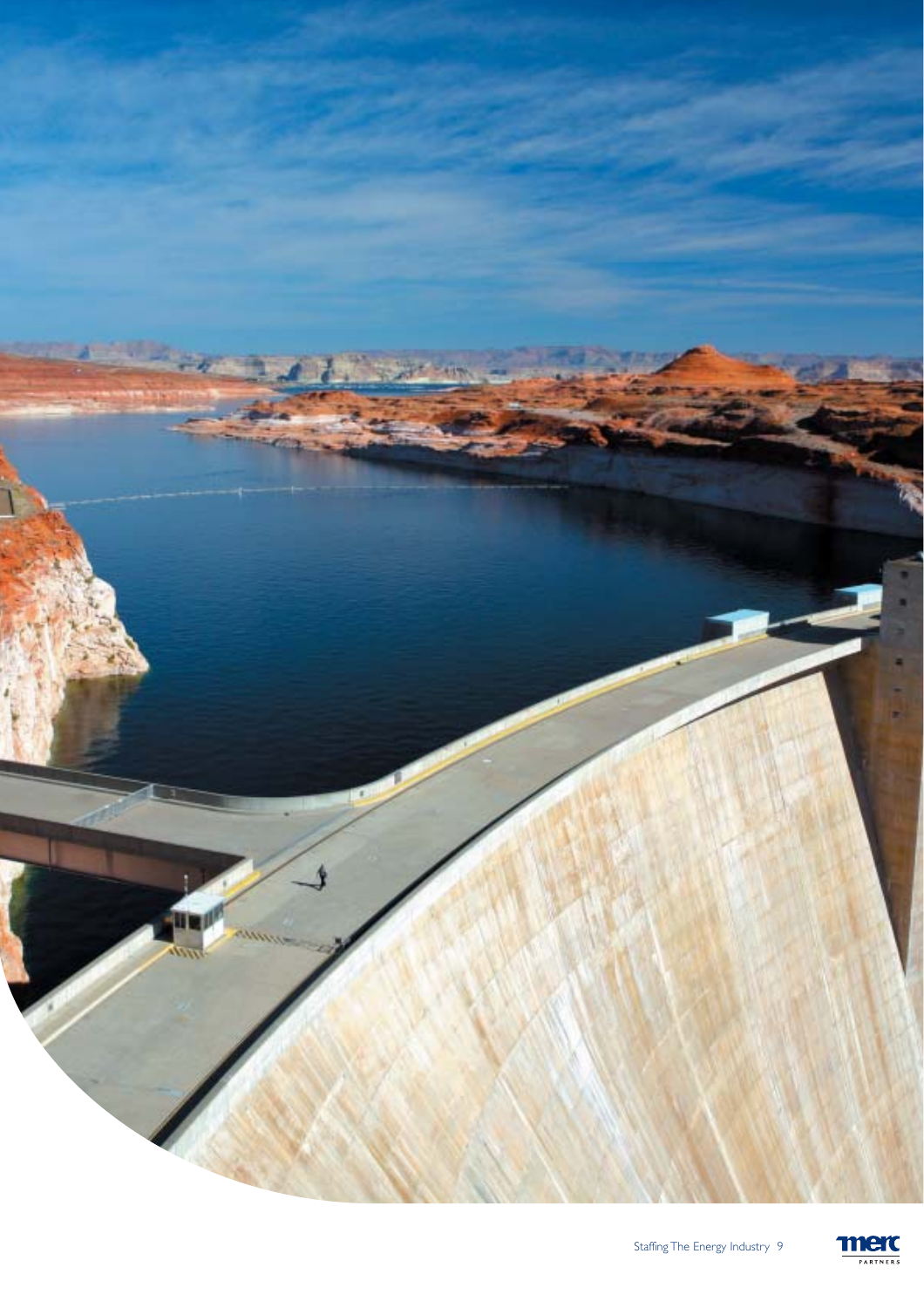# **Current Availability**

Despite the huge growth in activity, all participants confirmed that no project was delayed or cancelled in the last 5 years because of a shortage of qualified professionals.The response has been – whenever engineering skill or business know-how was needed, it has been found. In some cases, executives had to be recruited from overseas. An example of this was in the trading area, with the opening up of markets and the arrival of the Single Electricity Market. One participant recruited a team of experts from the UK market. This team has been successful in training and developing local talent and the company is now self-sufficient with suitably trained people with the necessary trading, pricing and analytical skills to operate successfully in this new market.

New entrants to the energy market, especially in renewables, will joint venture with companies with the traditional engineering expertise in delivering projects. Design, build and operate activities will be outsourced. When asked about growth strategy and prospects, all participants responded positively. Most start-ups and existing companies establishing business in the energy sector for the first time have very aggressive growth strategies in place.

The huge investment envisaged will mean increased demand for talent. Serious concern was expressed by participants about the availability of appropriately qualified graduates. In order of priority the functions with greatest demand will be:

#### Table A - Engineering Functions in order of Demand

| I              | <b>Electrical Engineers</b>               |
|----------------|-------------------------------------------|
| $\overline{2}$ | Stakeholder Managers                      |
| 3              | <b>Project Managers</b>                   |
| $\overline{4}$ | Traders                                   |
| 5              | <b>Environmental Engineers</b>            |
| 6              | <b>Computer Scientists</b>                |
| 7              | <b>Business Developers</b>                |
| 8              | <b>Mechanical Engineers</b>               |
| 9              | Commercial Analysts / Hedging Specialists |
|                |                                           |
| $\overline{0}$ | Civil / Structural Engineers              |
| П              | Geophysicists                             |





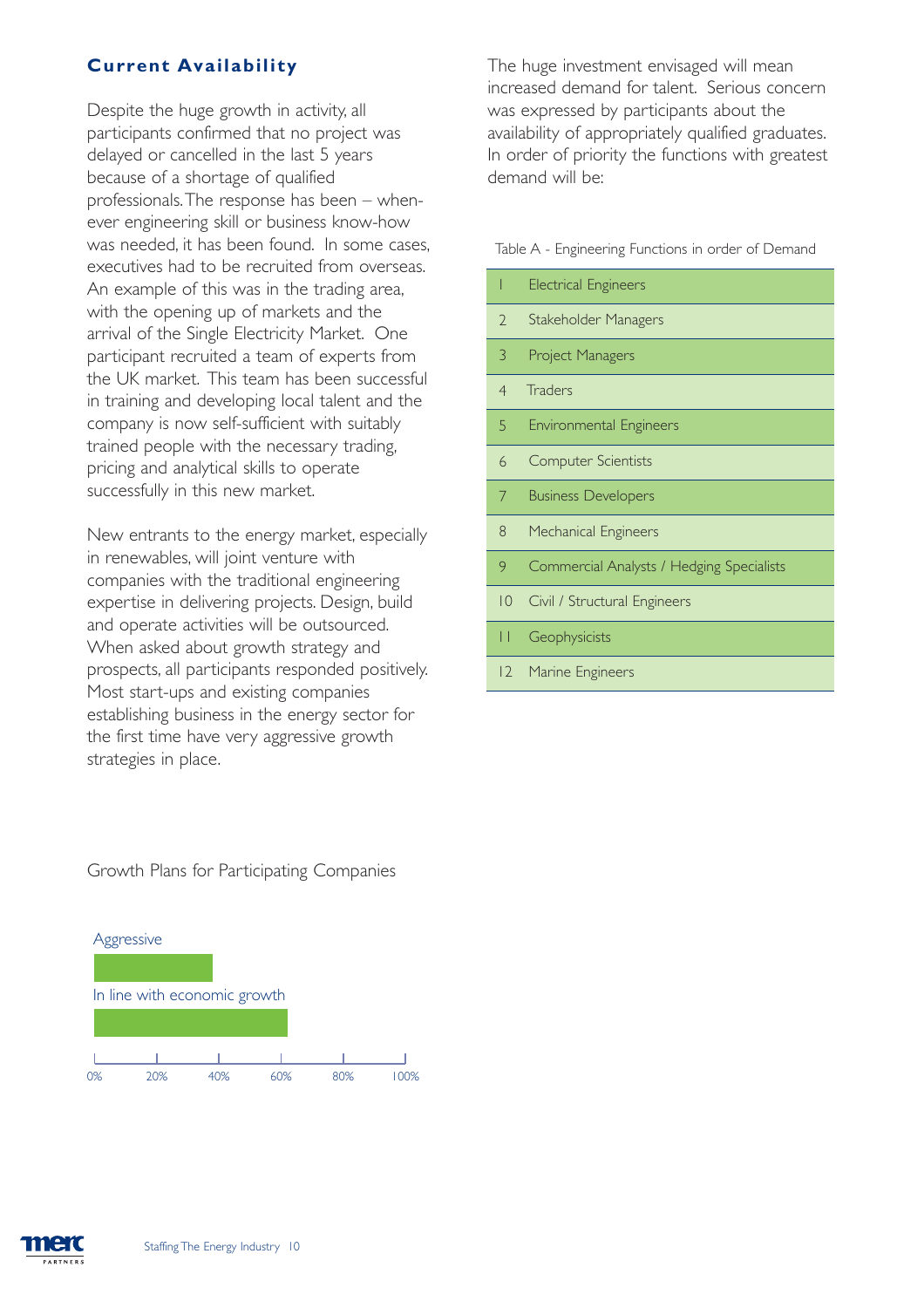Much was said about the evolving deficit of qualified people and individual comments included:

*"Engineers with stakeholder management experience especially in dealing with regulatory issues are in short supply."*

*"Not enough electrical engineers are being graduated by the universities and current graduates are all being absorbed by the established players."*

*"We had to recruit engineers from the Far East and Poland – we could not find them in Ireland."*

*"We will continue to recruit the expertise we don't have from abroad and grow our own under these experts."*

*"We will need 100+ engineers over the next year, primarily electrical and mechanical with some civil and are deeply concerned about our ability to find them."*

*"In renewables, especially wind, the most difficult aspect is the early stage, i.e. project outline design, planning, approval and stakeholder management. The implementation stage is straight-forward. Engineers with experience of managing stakeholder expectations are proving difficult to find."*

*"Engineers with business development experience are scarce".*

*"We are concerned that the universities and colleges will not be outputting sufficient graduates with power engineering skills to meet the future demand."*

*"The high cost of living in Ireland is an issue for us in hiring in engineers from abroad".*

Irish energy companies are seriously concerned about skills availability. Ireland is a small player and will struggle on the global stage. Outsourcing of certain activities will be necessary. One company has gone so far as to appoint a Resourcing Project Manager to look at future skills needs and to plan and deliver the medium term and long term recruitment strategy.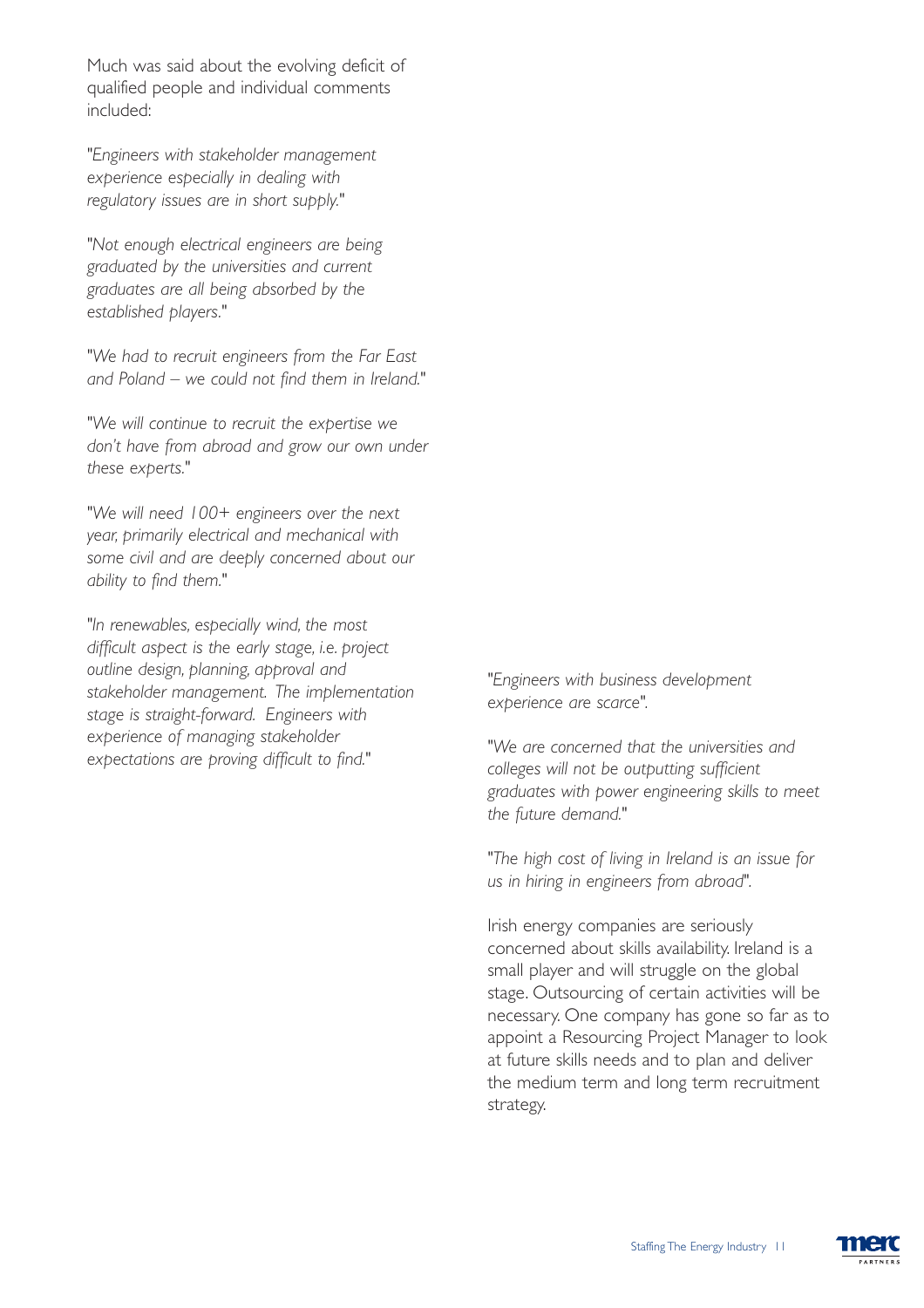### **Remuneration & Benefits**

When asked what their base compensation strategy was, companies responded as follows:



Some companies have a deliberate policy of paying upper quartile base salaries. Others indicated that they have a policy of paying the median / market rate. A norm is for companies to conduct extensive benchmarking to confirm market rate and then pay above that rate to improve their competitive position and attractiveness. A small number of participants do not have a policy or strategy on compensation, but it was their view that they were paying competitive market rates. Structure and processes which are valued include remuneration committees and annual salary benchmarking against the market and competition. One company specifically mentioned use of the "Hay" evaluation system for assessing the value and importance of key executive positions and remuneration levels. Bonus was the most common benefit provided, with 77% of companies having such schemes.

Benefits data gathered are as follows:



### **Other Benefits**

An important benefit mentioned by many participants, particularly attractive in the retention of staff, is the provision of fully sponsored continuous professional development, be it internal on-the-job training or external, such as MBA or masters programmes. Benefits in the areas of death in service insurance, long-term disability and permanent health insurance were also mentioned. Whilst bonus levels in most cases were quoted at the 0% to 20% level, one company pays an exceptional level of bonus running to 100%, another pays up to 60% and a third company has a variable bonus running to 30%. Other benefits mentioned include a lucrative long-term service incentive bonus scheme, share options and share purchase incentive bonus schemes.

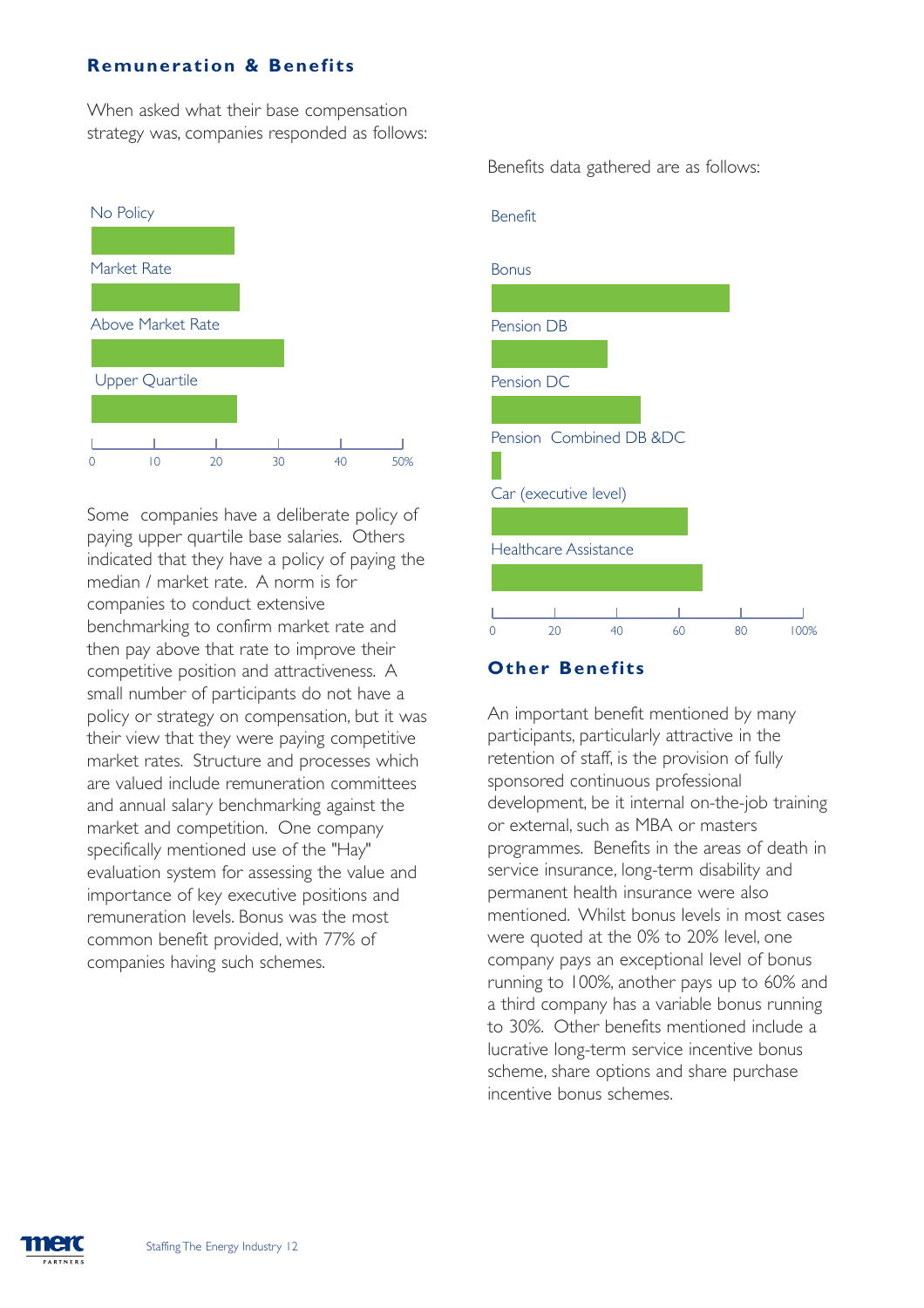

![](_page_12_Picture_2.jpeg)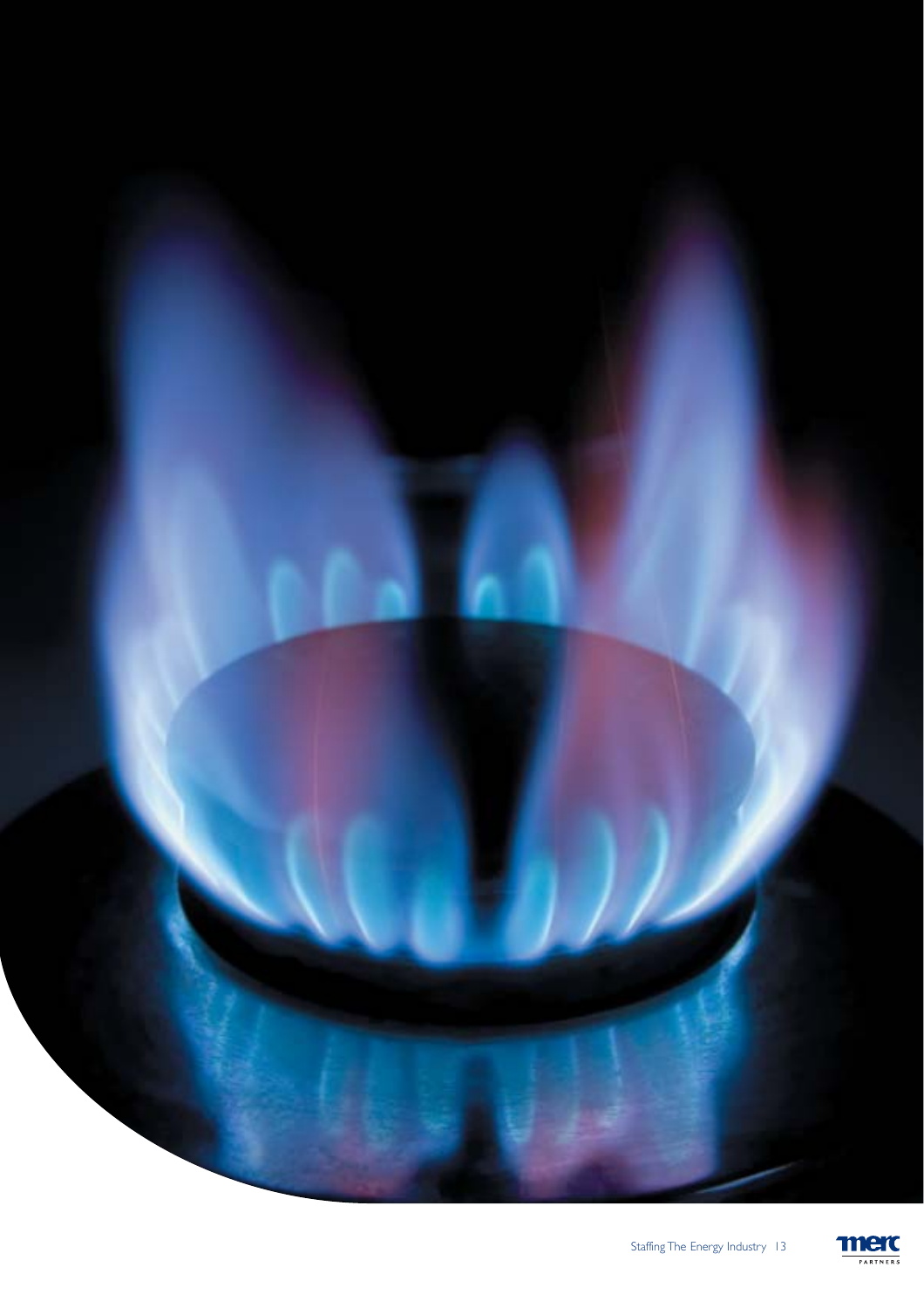### **Retention of Staff**

Retaining experienced staff is going to be vital. With the enormous funds earmarked for investment, competition for engineers and technical people will be fierce. The ability right now of companies to retain staff is good. The concern is really in the future as competition for scarce resources overheats.

The following are the current attrition rates within participating companies:

Staff Attrition Rates in Participating Companies

![](_page_13_Figure_4.jpeg)

Where the attrition was low, reasons such as "dynamic business", "positive culture", "job security", "company in exciting early stages of development" were quoted. Those with rates at or about the national average stated reasons like "natural attrition", "young engineers and technologists picking up the travel bug and travelling / working internationally" . Where the rates were high, comments included "demanding working environment – people are leaving for better work / life balance reasons"; "career progression not fast enough"; "better remuneration and benefits available elsewhere"; "location" .

## **Employer Branding**

Strategic initiatives in branding and culture are being used by some companies to attract people to their organisations. Accreditation and employer of choice awards, such as "excellence through people", "Technology Fast 50", "Best companies to work for in Ireland" are being pursued to attract potential employees. In excess of 60% of participating companies have taken some initiative in this area. One company in particular includes a "high performance culture and development of top talent" comment in its mission statement. Another company conducts frequent employee surveys on the quality of the company as a place to work in. In a recent comprehensive survey which this company conducted, 80% of the workforce responded positively on key job satisfaction issues. Again, continuous professional development (CPD) programmes are important in motivating and retaining staff. One company in particular stressed the importance of treating employees in a helpful and respectful way, sometimes to the extent of assisting or counselling on difficulties arising outside the workplace.

![](_page_13_Picture_8.jpeg)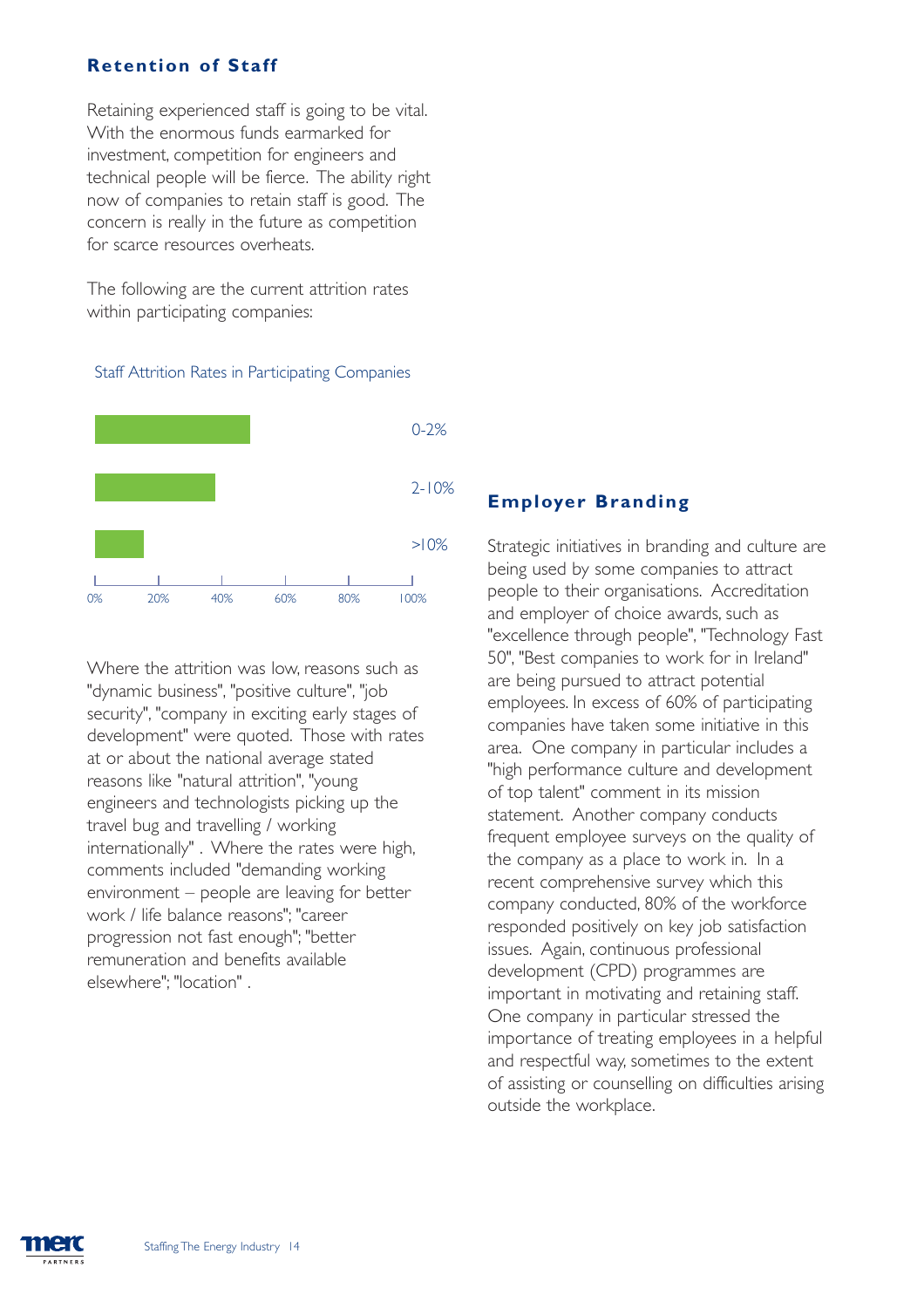![](_page_14_Picture_0.jpeg)

![](_page_14_Picture_2.jpeg)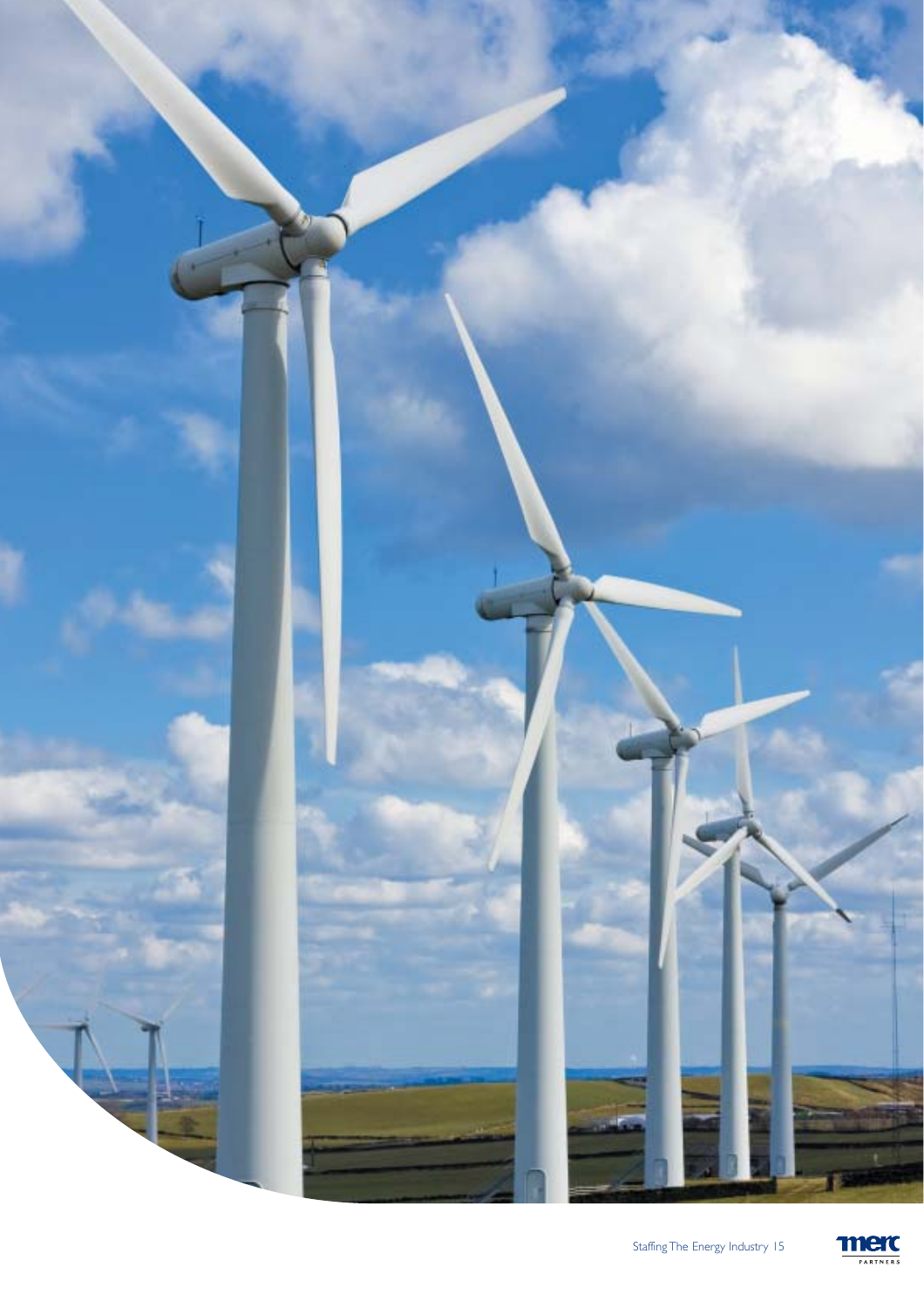# **Training & Development**

In excess of 50% of companies surveyed are CPD (continuous professional development) accredited by Engineers Ireland. Many companies invest heavily in training and development, primarily for the value-add in terms of improved skill sets but also for competitive and retention reasons. Two companies surveyed have a core competency system in place which drives the development strategy. Typically five to six core competencies are agreed for a particular position / function and during annual performance appraisal, improvement in competency is assessed, weakness identified and development strategy agreed. Within one of these two companies, 48% of all staff is currently undergoing some level of training and development.

Various approaches were mentioned by participants to include:

• A formal succession planning strategy, with a personal development structure and career path well defined for professional employees.

• Opportunities for staff to develop international expertise and cultural understanding through working at overseas subsidiaries.

• A formal two year graduate development programme in place, with a very significant budget allocation to this activity.

• Quarterly reviews to identify high potential employees for streamlining into specific training programmes.

• Mentoring and coaching, conducted by external consultants, primarily focused on fast track employees to develop their leadership skills.

Some companies admitted that training and development and CPD strategies are not what they should be. This weakness is recognised and a number of participants have plans to seriously up their game on career planning and training in the near term.

![](_page_15_Picture_9.jpeg)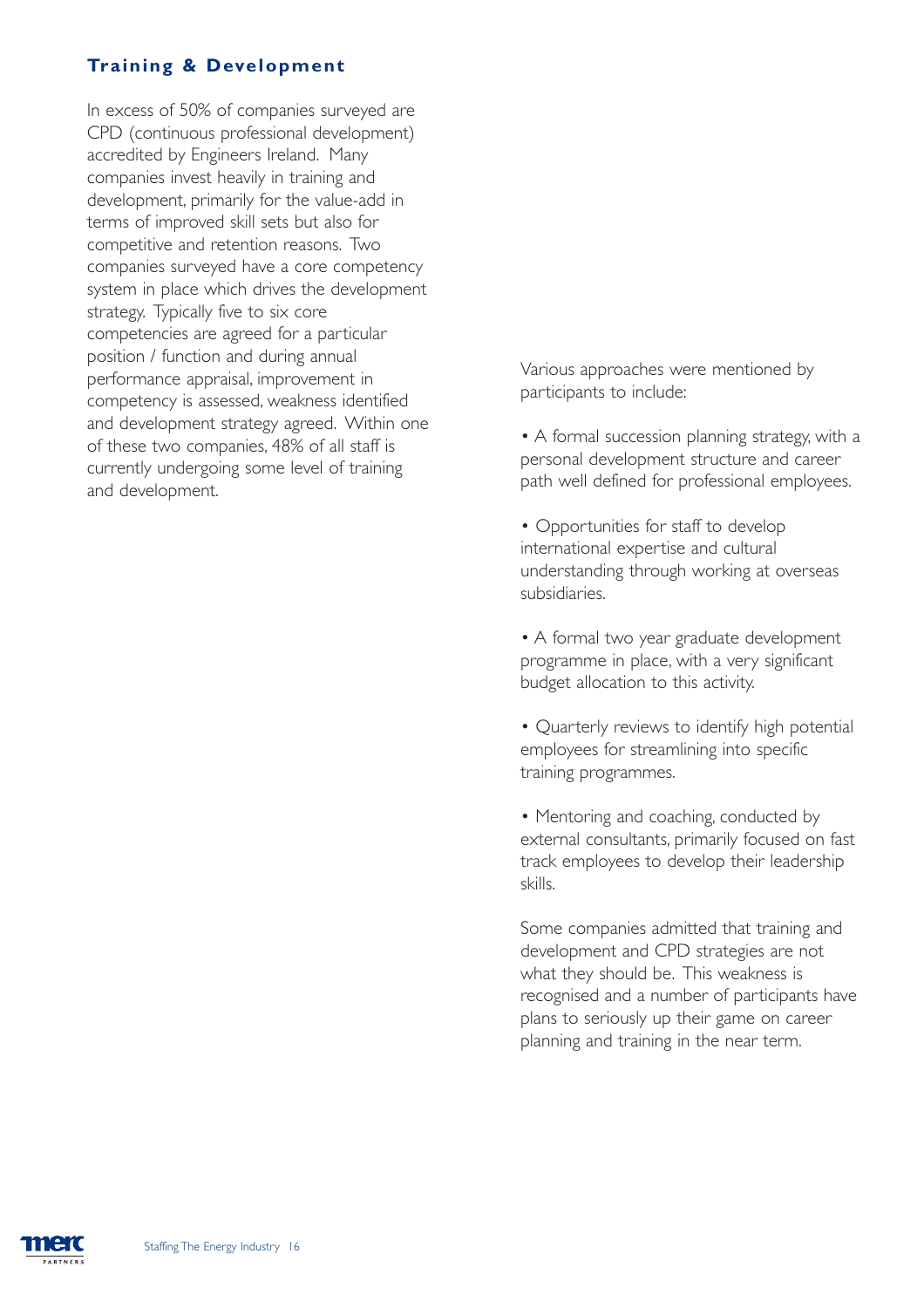# **The Sourcing of Talent**

Participants were surveyed on their approach to recruiting new talent. Questions were asked on the broad range of recruitment options adopted.

The methodologies used are as follows:

![](_page_16_Figure_3.jpeg)

The impact of the Internet and the growing development of career / opportunity specialist sites within company websites is becoming prevalent, albeit with moderate success to date. The general consensus was that with the large increase in use and dependence on the Internet, this approach will prove successful into the future. About 40% of companies indicated that due to difficulty in sourcing talent locally, overseas recruitment campaigns have been conducted, in some cases through direct advertising, in other cases through executive search and the use of specialist overseas recruitment agencies. Interestingly, only one company mentioned that the lack of technical resources delayed rather than curtailed growth. A reflection of the cosmopolitan nature of the energy industry in Ireland is the number of expatriates working in the business. One company has employees with 24 different nationalities, another 20 and another 13.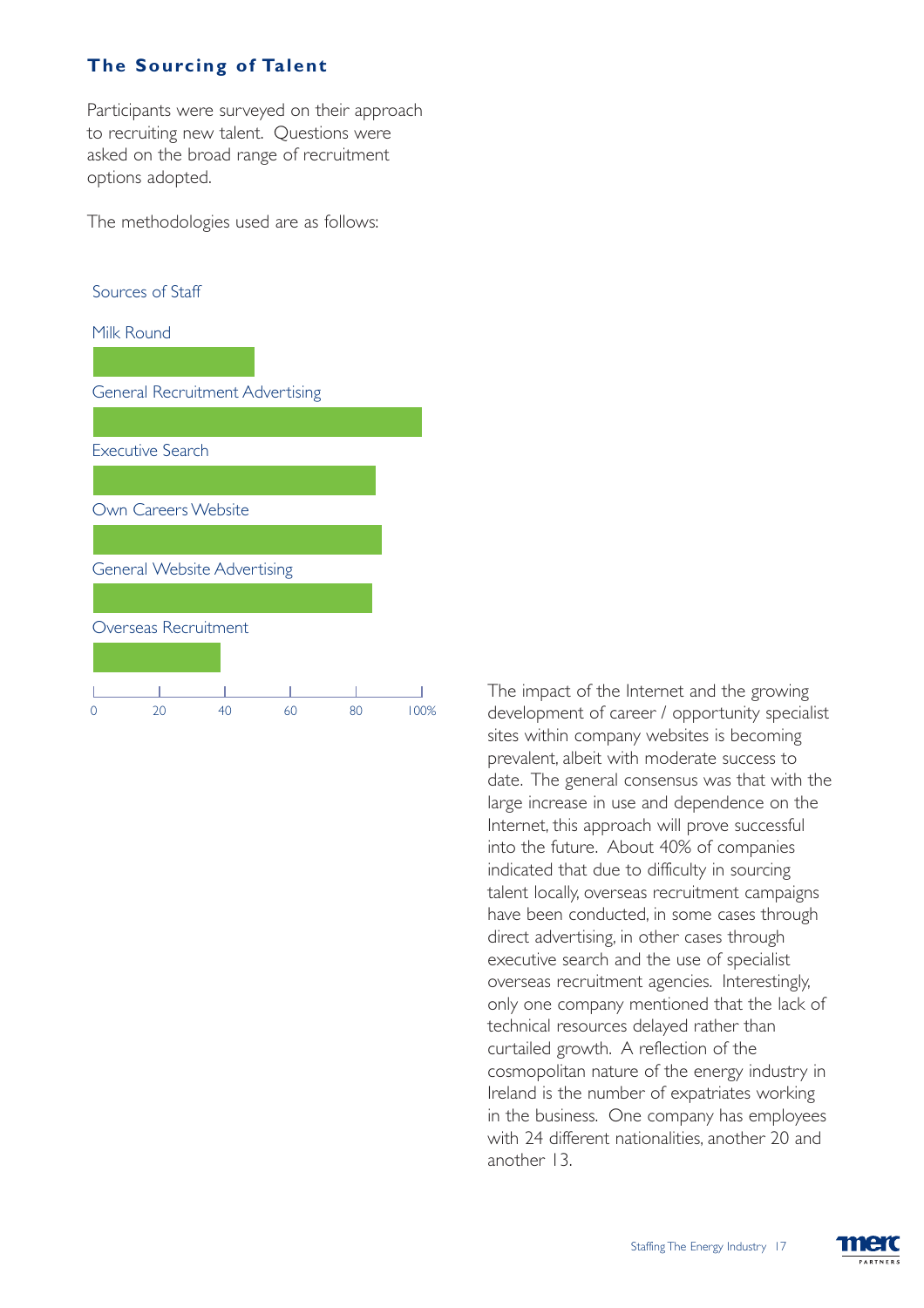# **Relationships with Universities**

With the fall-off in the number of engineers graduating in the last twenty years and with the growing demand for qualified people in the energy sector, it is important that strong relationships continue to be built with the universities in order to deliver future graduate requirements. The survey enquired as to how participants are currently influencing third level education institutions regarding funding, input to curriculum content and other activities.

#### Current initiatives include:

![](_page_17_Figure_3.jpeg)

A strongly held view on the part of some participants was that rather than the industry influencing the universities on curriculum content, the universities on a joint basis should have in place an industry liaison person, part of whose role would be to visit with leading edge companies in the energy sector to ascertain future skills needs and to subsequently influence the various institutions on curriculum change. Two companies in particular are active at secondary education level in providing programmes and funding to assist in the development of an interest in engineering and the sciences. One company mentioned the positive effect of the Engineers Ireland "STEPS" programme in stimulating the interest of secondary students in engineering and the sciences.

# **Image of the Energy Industry**

For the energy industry to attract the right graduates, a positive image will have to be developed and sustained. How is the industry viewed right now by the public and by graduates? What is the energy industry's perception of its own business? The survey produced extremes of responses from the very negative to the positive. Marginally above 50% of responses were negative regarding the image and positioning of the industry. Comments include: *"dull and conservative"*

*"the public and stakeholders need to be educated, especially vested interest groups, on major projects of national importance" "educate school kids on the activities of the industry"*

*"the industry is not promoting itself well in Ireland, other countries are well ahead" "more promotion needed, we should be actively promoting the industry"*

*"public perception is poor, not helped by Shell Corrib Gas negative press"*

*"major utilities still seen as monopolistic and conservative"*

On a more optimistic note, many participants have a positive view of the sector and made comments such as:

*"improved greatly in last few years; fast moving, dynamic and attractive"*

*"significant spend on corporate social responsibility has improved image"*

*"the activities of Airtricity and subsequent media coverage did an excellent job in promoting the renewables sector"*

*"wind, wave and renewables getting good press and viewed positively"*

*"image improving and environmentally friendly initiatives must be promoted actively in the media"*

*"the sector is attractive for graduates, they see growth potential and good career prospects"*

To maintain the evolving positive image, most participants were all clear that more needs to be done in branding and promoting the industry.

![](_page_17_Picture_19.jpeg)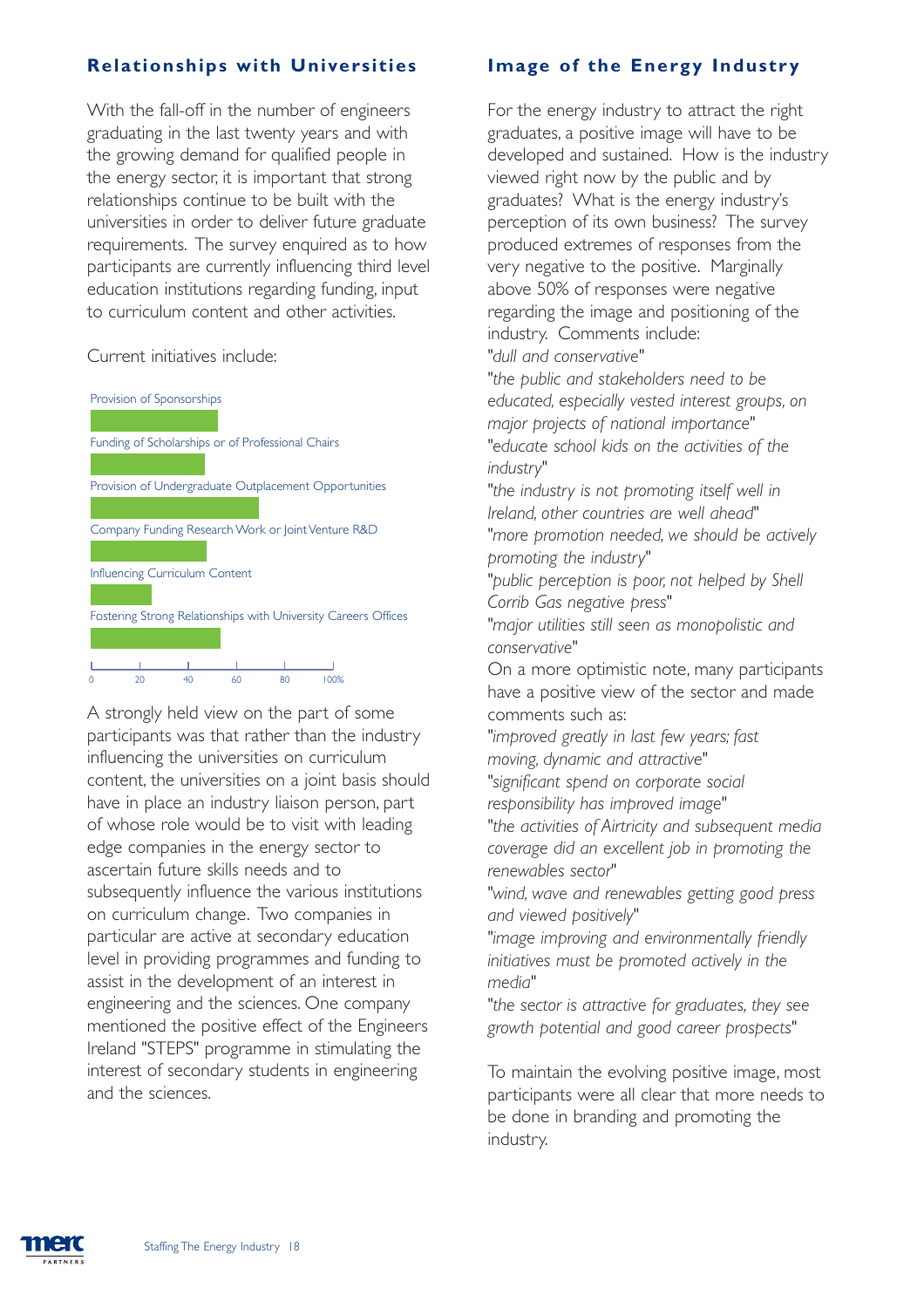![](_page_18_Picture_0.jpeg)

![](_page_18_Picture_2.jpeg)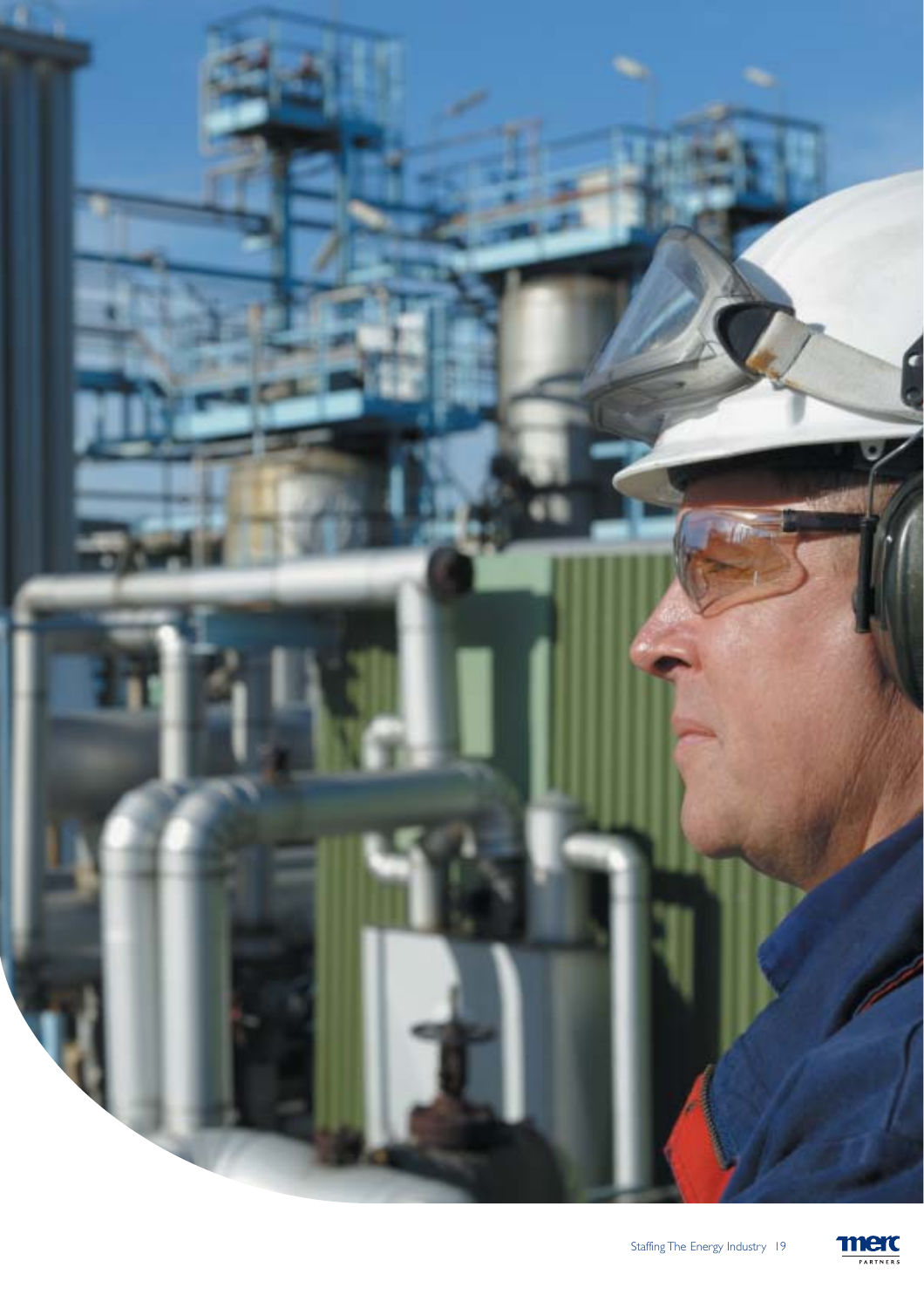# **Political Dimension**

According to most participants, EU regulation, opening up of markets and competition has been good for Ireland and for the energy industry. The move away from state monopoly and the removal of local political influence have been positive. However open markets and competition have not driven prices down. A point made was that power generation is capital intensive and difficult to open up to competition in a cost effective way. One spokesperson expressed concern that with deregulation, less emphasis may be placed on safety and standards and that these just have to be maintained. Another said that progress has been too slow: "we are well behind the UK, which has a much more open market and there are still serious issues with pricing and tariffs". One participant was positive on the opening up of markets but was negative on the bureaucracy: "there is now too much demand for data, reports and statistics". Also the view was expressed that too high a percentage of the business remained in the public sector, with further public sector companies entering the fray. Another participant expressed concern with connectivity to the transmission grid and stated that the regulator needs to have a more positive influence on this. The general consensus is that the regulatory framework needs to be reviewed. Also the view was expressed that a more robust debate on nuclear energy needs to take place.

Deregulation has been positive for investment and the creation of jobs. New companies are setting up, not alone because of business opportunity but also because of the level competitive playing pitch. There was agreement on the importance of developing a strong representative body to promote the sector and to negotiate with government and the regulator on key issues.

![](_page_19_Picture_3.jpeg)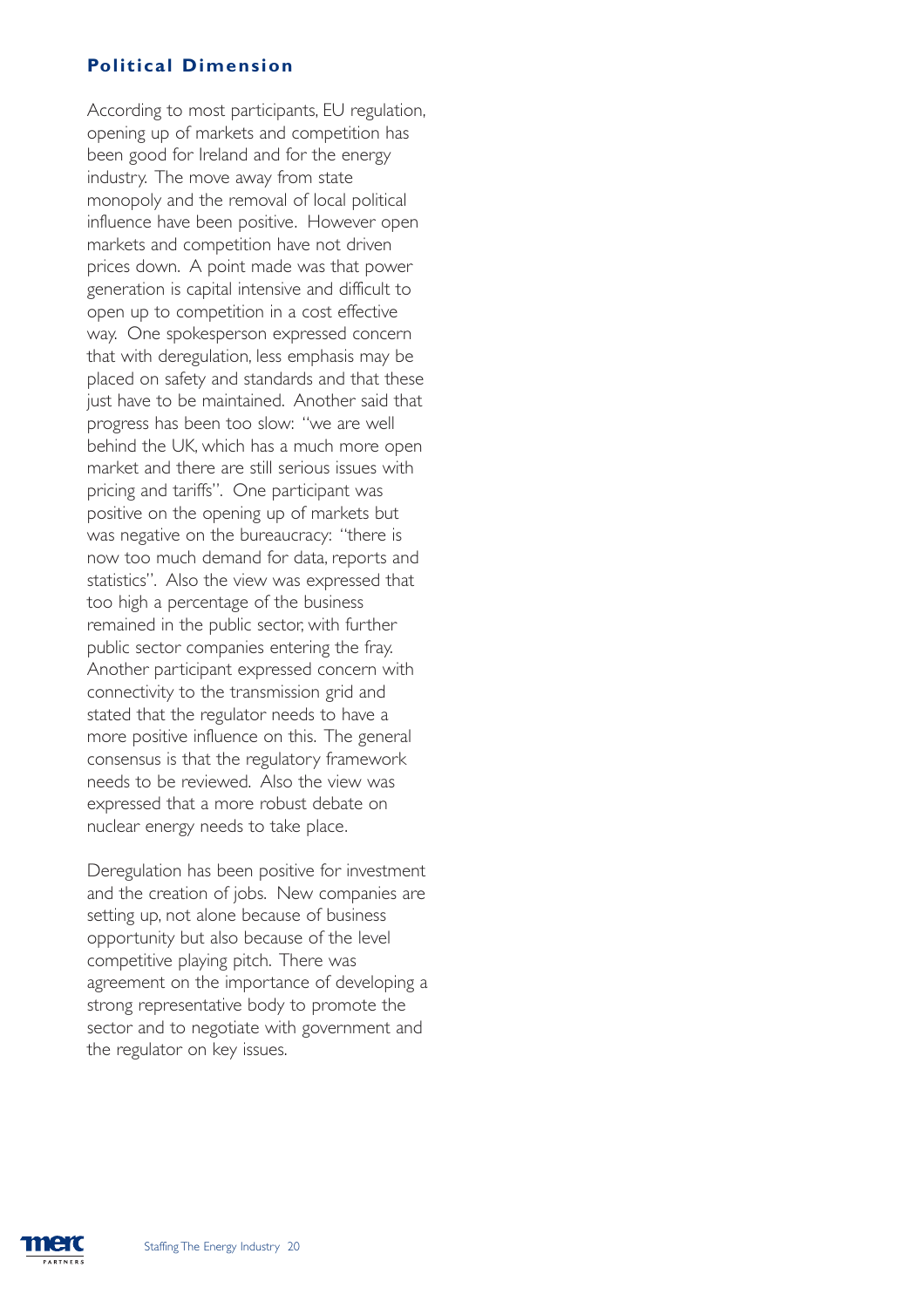![](_page_20_Picture_0.jpeg)

![](_page_20_Picture_2.jpeg)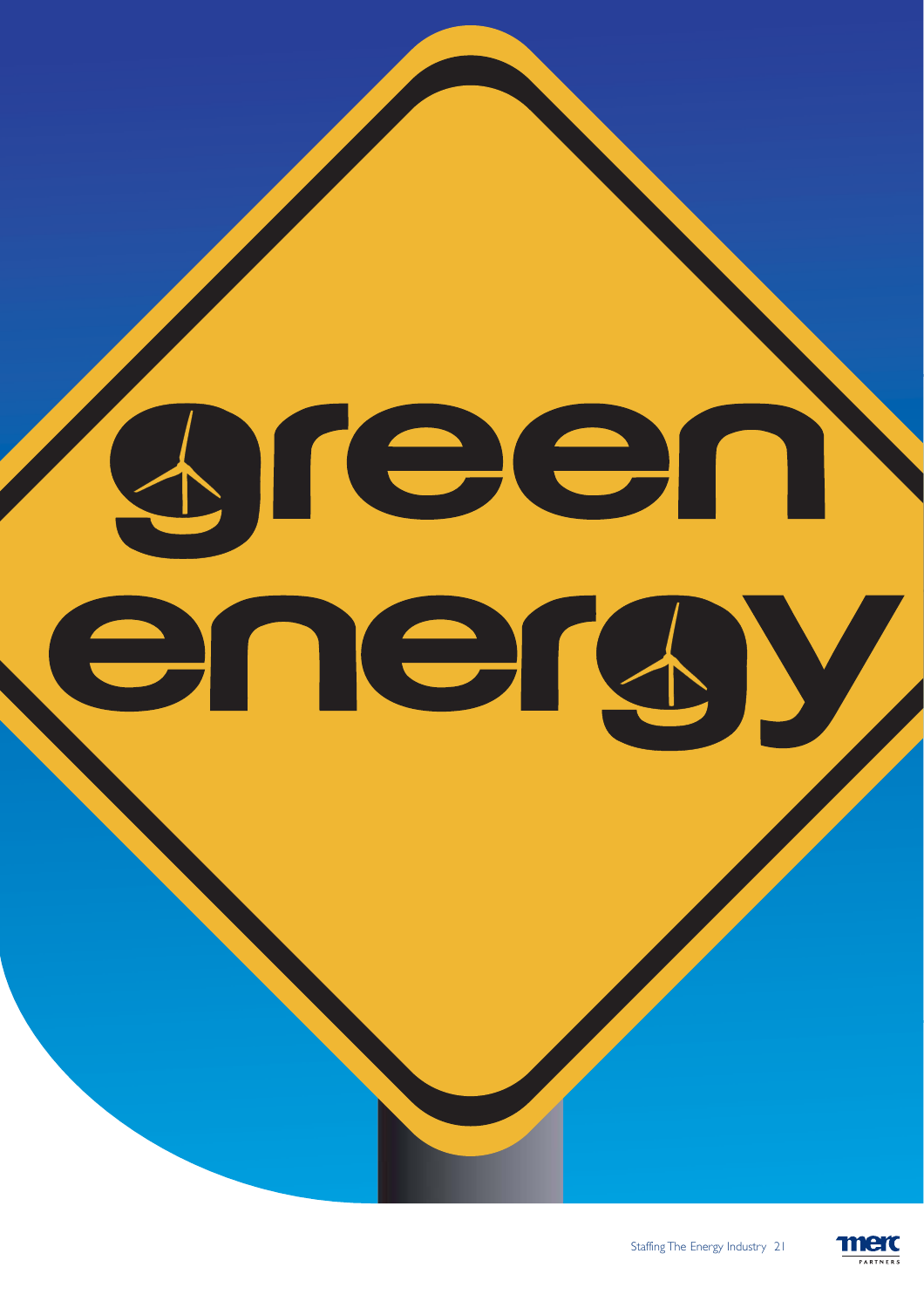*"A large percentage of professionals in the oil and gas industry will retire in the next 10 years. There is therefore a need to search far and wide for experienced talent, while at the other* end of the spectrum, we must work closely with the universities to ensure that greater *numbers of engineers and scientists are equipped for careers in the energy sector"*

Lachy Rhodes is leader of the global Energy Practice Group for IIC Partners, Executive Search Worldwide. IIC is the world's eighth largest search organization by revenue, with 55 offices in some 40 countries. MERC Partners is the Irish member firm of IIC Partners.

![](_page_21_Picture_2.jpeg)

![](_page_21_Picture_3.jpeg)

![](_page_21_Picture_4.jpeg)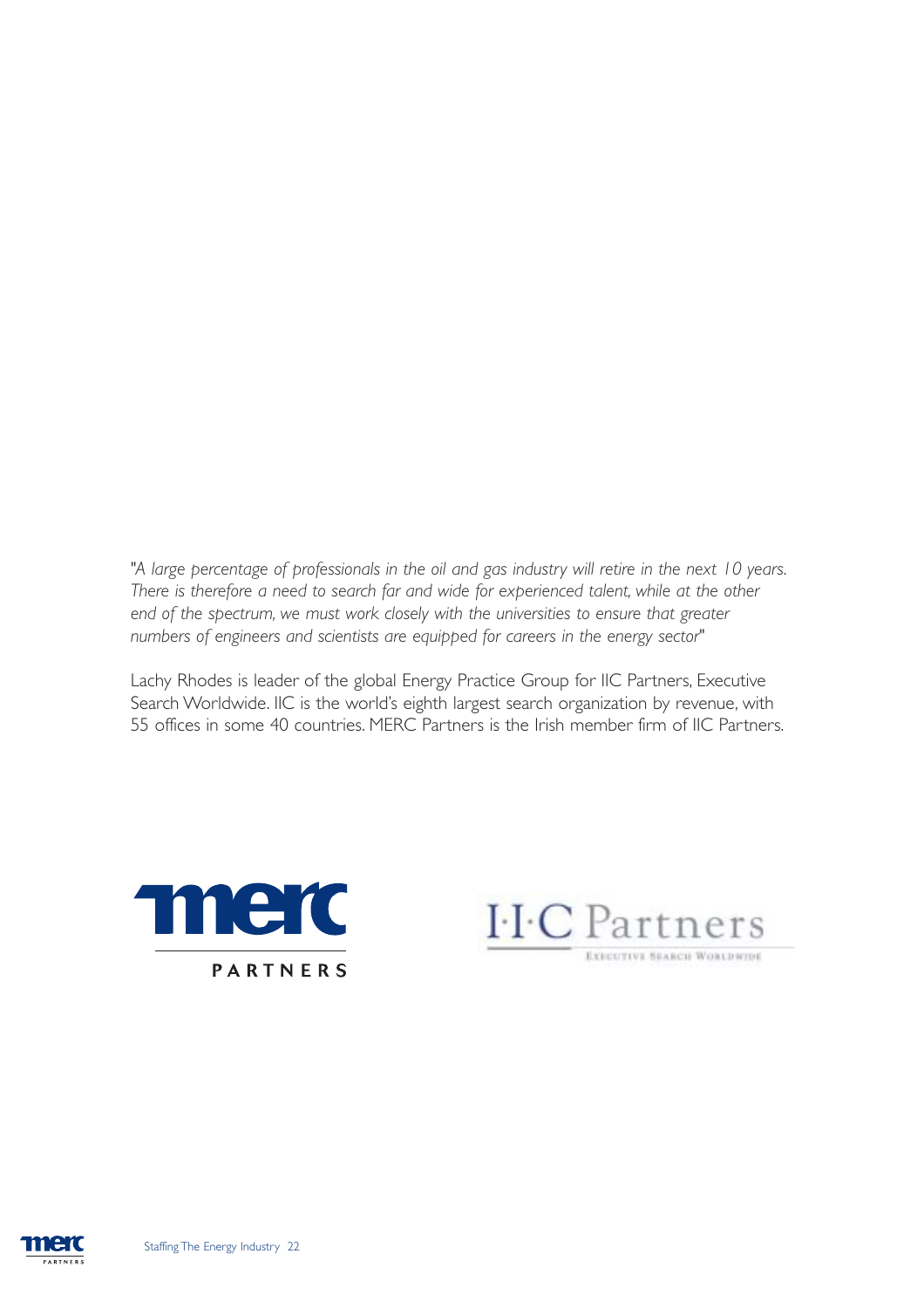# **MERC Partners**

MERC Partners, founded in 1980, is a market leader in senior management and board recruitment, delivered through retained executive search and advertised selection services.

Pioneers of executive search in Ireland, the firm is proud of its blue-chip client portfolio, comprising many of the leading multinational, indigenous, semi-state and not-for-profit organisations.The MERC Partners brand has long been identified with integrity, discretion, expertise and successful delivery, enabling the firm's clients to gain a competitive edge through the quality of their senior management teams.

MERC Partners is the Irish member of IIC Partners, one of the world's top ten executive search firms, which provides the combination of the most recognised brand in Irish management recruitment with the depth of research, expertise and reach of a leading global organisation.With over 50 offices world-wide, our clients expect us to search internationally to identify and recruit the best management talent, regardless of whether that talent is "on the market" or not.

Bill Hennessy conducted this survey. He is one of the founding partners of MERC Partners. Bill has an electrical engineering background and heads up MERC Partners' practice group for the Energy Sector.

Bill Hennessy Partner Merc Partners Tel: 01 2066700 Email: whennessy@merc.ie

![](_page_22_Picture_6.jpeg)

#### *Acknowledgement*

*MERC Partners would like to thank the HR Directors and senior executives of companies who took time from their busy schedules to participate in this survey.Their comments and insights regarding the skill needs of the energy sector will be helpful to the industry as a whole in the challenging times ahead.*